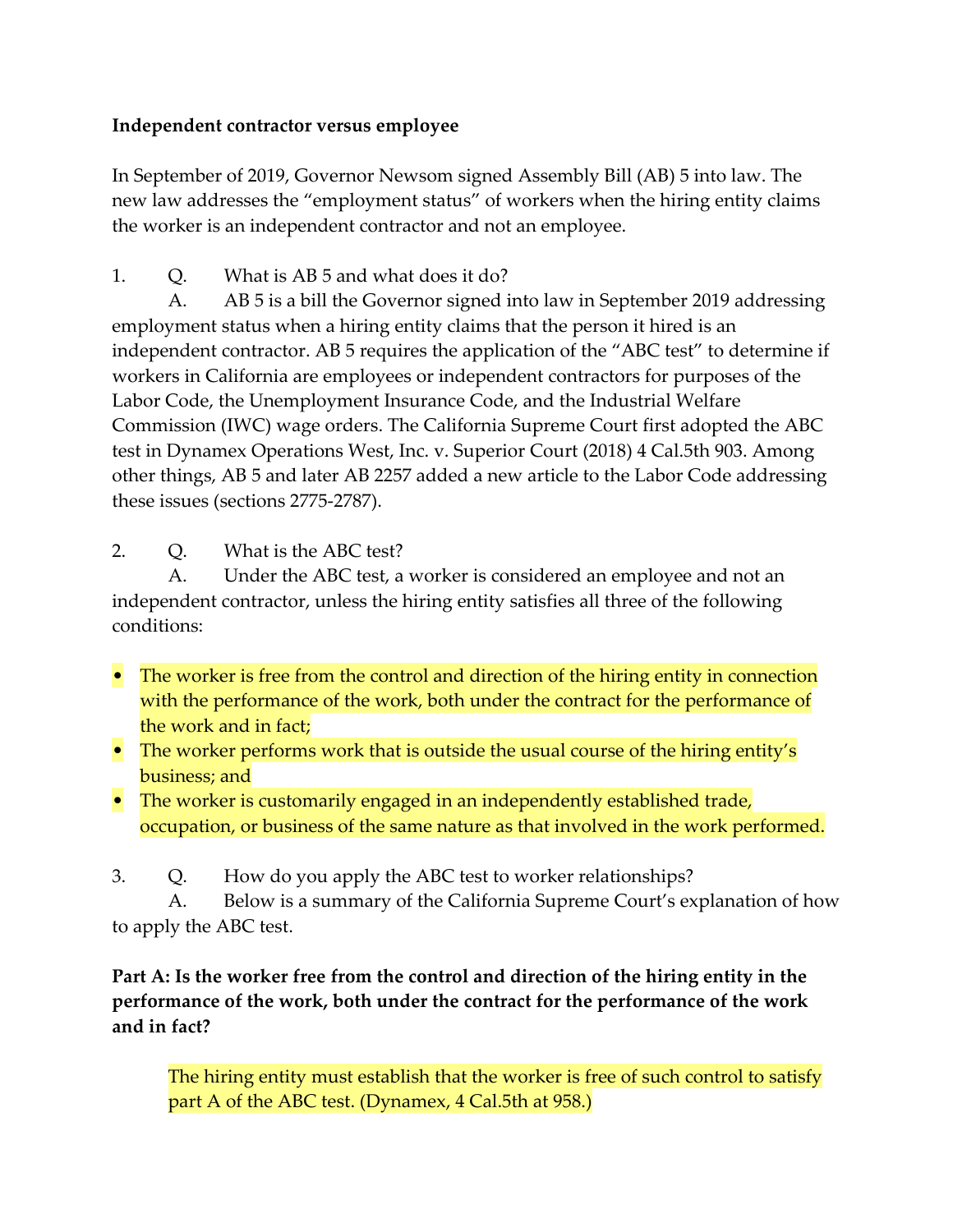A worker who is subject, either as a matter of contractual right or in actual practice, to the type and degree of control a business typically exercises over employees would be considered an employee. (Id.)

Depending on the nature of the work and overall arrangement between the parties, a business need not control the precise manner or details of the work in order to be found to have maintained the necessary control that an employer ordinarily possesses over its employees. (Id.)

## **PART B: Does the worker perform work that is outside the usual course of the hiring entity's business?**

The hiring entity must establish that the worker performs work that is outside the usual course of its business in order to satisfy part B of the ABC test. (Dynamex, 4 Cal.5th at 959.)

Contracted workers who provide services in a role comparable to that of an existing employee will likely be viewed as working in the usual course of the hiring entity's business. (Id.)

Examples where services are not part of the hiring entity's usual course of business:

- When a retail store hires an outside plumber to repair a leak in a bathroom on its premises.
- When retail store hires an outside electrician to install a new electrical line. (Id.)

Examples where services are part of the hiring entity's usual course of business:

- When a clothing manufacturing company hires work-at-home seamstresses to make dresses from cloth and patterns supplied by the company that will thereafter be sold by the company.
- When a bakery hires cake decorators to work on a regular basis on its custom-designed cakes. (Id. at 959-960.)

**PART C: Is the worker customarily engaged in an independently established trade, occupation, or business of the same nature as the work performed for the hiring entity?**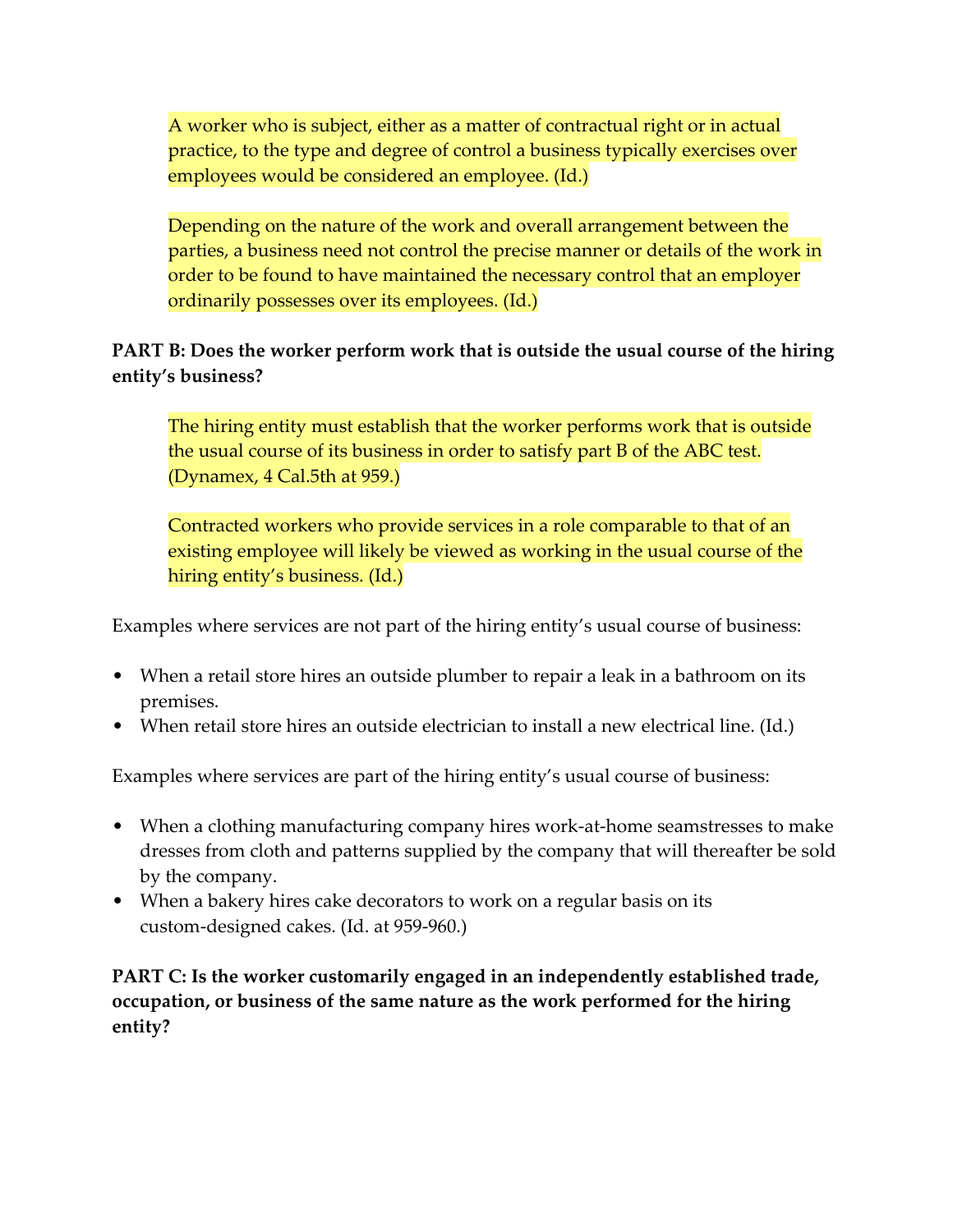The hiring entity must prove that the worker is customarily and currently engaged in an independently established trade, occupation, or business. (Dynamex, 4 Cal.5th at 963.)

The hiring entity cannot unilaterally determine a worker's status simply by assigning the worker the label "independent contractor" or by requiring the worker, as a condition of hiring, to enter into a contract that designates the worker an independent contractor. (Dynamex, 4 Cal.5th at 962.)

Part C requires that the independent business operation actually be in existence at the time the work is performed. The fact that it could come into existence in the future is not sufficient. (See Garcia v. Border Transportation Group, LLC (2018) 28 Cal.App.5th 558, 574.)

An individual who independently has made the decision to go into business generally takes the usual steps to establish and promote that independent business. Examples of this include:

- Incorporation, licensure, advertisements;
- Routine offerings to provide the services of the independent business to the public or to a number of potential customers, and the like. (Dynamex, 4 Cal.5th at 962.)

*If an individual's work relies on a single employer, Part C is not met.* For example, Part C was not satisfied where a taxi driver was required to hold a municipal permit that may only be used while that driver is employed by a specific taxi company. (See Garcia, 28 Cal.App.5th at 575.)

4. Q. Do AB 5 and Labor Code sections 2775 et seq. require use of the ABC test in all situations?

A. No. There are situations where the ABC test will not apply:

Sometimes the Legislature or the Industrial Welfare Commission has defined the employment relationship in a specific way. In such cases, the ABC test will not otherwise apply to establish employee status or employer liability. Rather, the specific language contained in the IWC wage orders, the Labor Code, or Unemployment Insurance Code will remain in effect.

Additionally, where a court determines the ABC test cannot apply for a reason other than an express exception, the Borello test, described in Question 5 below, will apply. For example, if a court were to determine in a particular case that the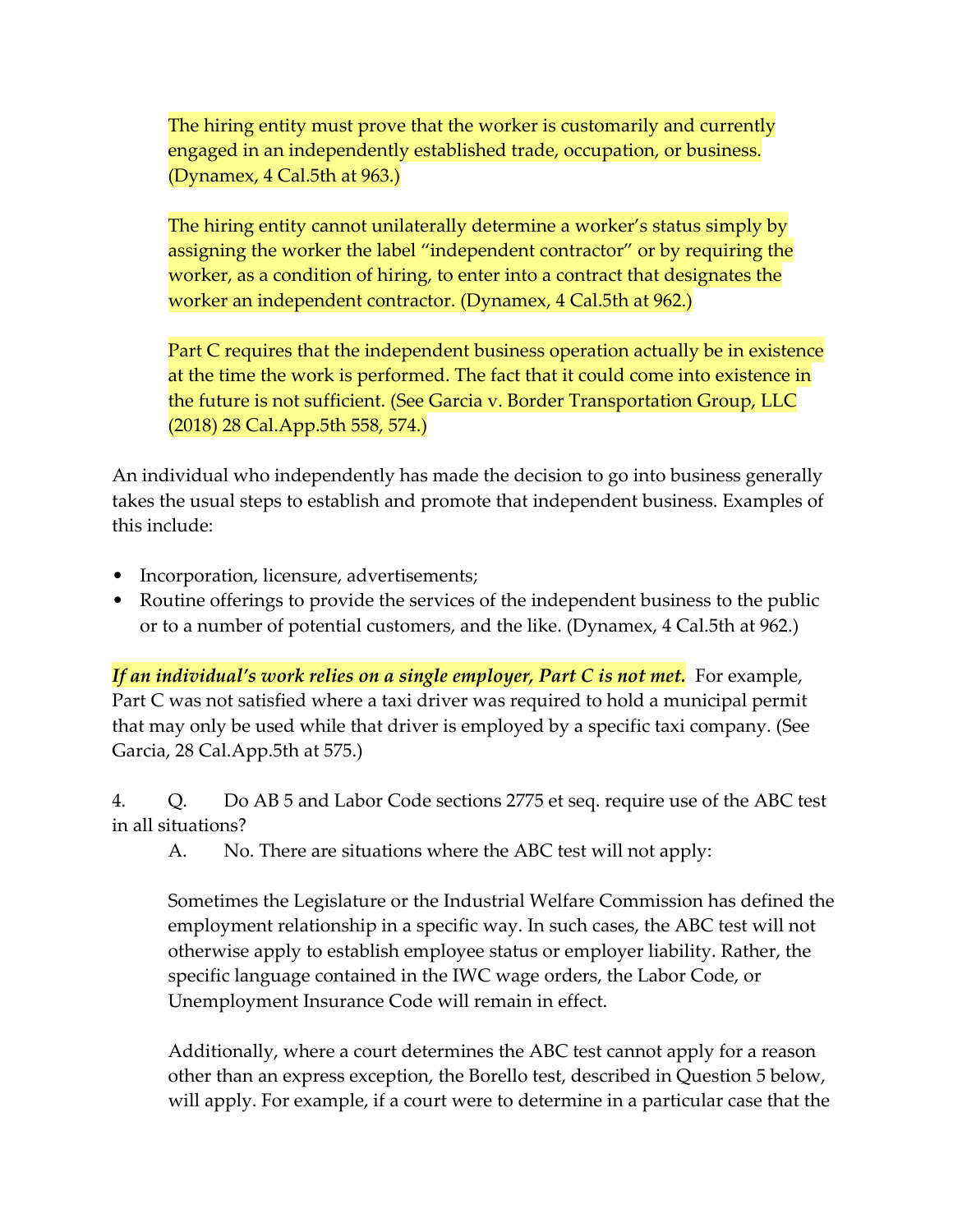ABC test is preempted by an applicable federal law, the Borello test would be used.

Finally, the ABC test may not apply for certain occupations and contracting relationships. See Question 7 below.

5. Q. What is the Borello test?

A. The California Supreme Court established the Borello test in S.G. Borello & Sons, Inc. v. Dept. of Industrial Relations (1989) 48 Cal.3d 341. The test relies upon multiple factors to make that determination, including whether the potential employer has all necessary control over the manner and means of accomplishing the result desired, although such control need not be direct, actually exercised or detailed. This factor, which is not dispositive, must be considered along with other factors, which include:

- Whether the worker performing services holds themselves out as being engaged in an occupation or business distinct from that of the employer;
- Whether the work is a regular or integral part of the employer's business;
- Whether the employer or the worker supplies the instrumentalities, tools, and the place for the worker doing the work;
- Whether the worker has invested in the business, such as in the equipment or materials required by their task;
- Whether the service provided requires a special skill;
- The kind of occupation, and whether the work is usually done under the direction of the employer or by a specialist without supervision;
- The worker's opportunity for profit or loss depending on their managerial skill;
- The length of time for which the services are to be performed;
- The degree of permanence of the working relationship;
- The method of payment, whether by time or by the job;
- Whether the worker hires their own employees;
- Whether the employer has a right to fire at will or whether a termination gives rise to an action for breach of contract; and
- Whether or not the worker and the potential employer believe they are creating an employer-employee relationship (this may be relevant, but the legal determination of employment status is not based on whether the parties believe they have an employer-employee relationship).\

*Borello is referred to as a "multifactor" test because it requires consideration of all potentially relevant facts – no single factor controls the determination.* Courts have emphasized different factors in the multifactor test depending on the circumstances. For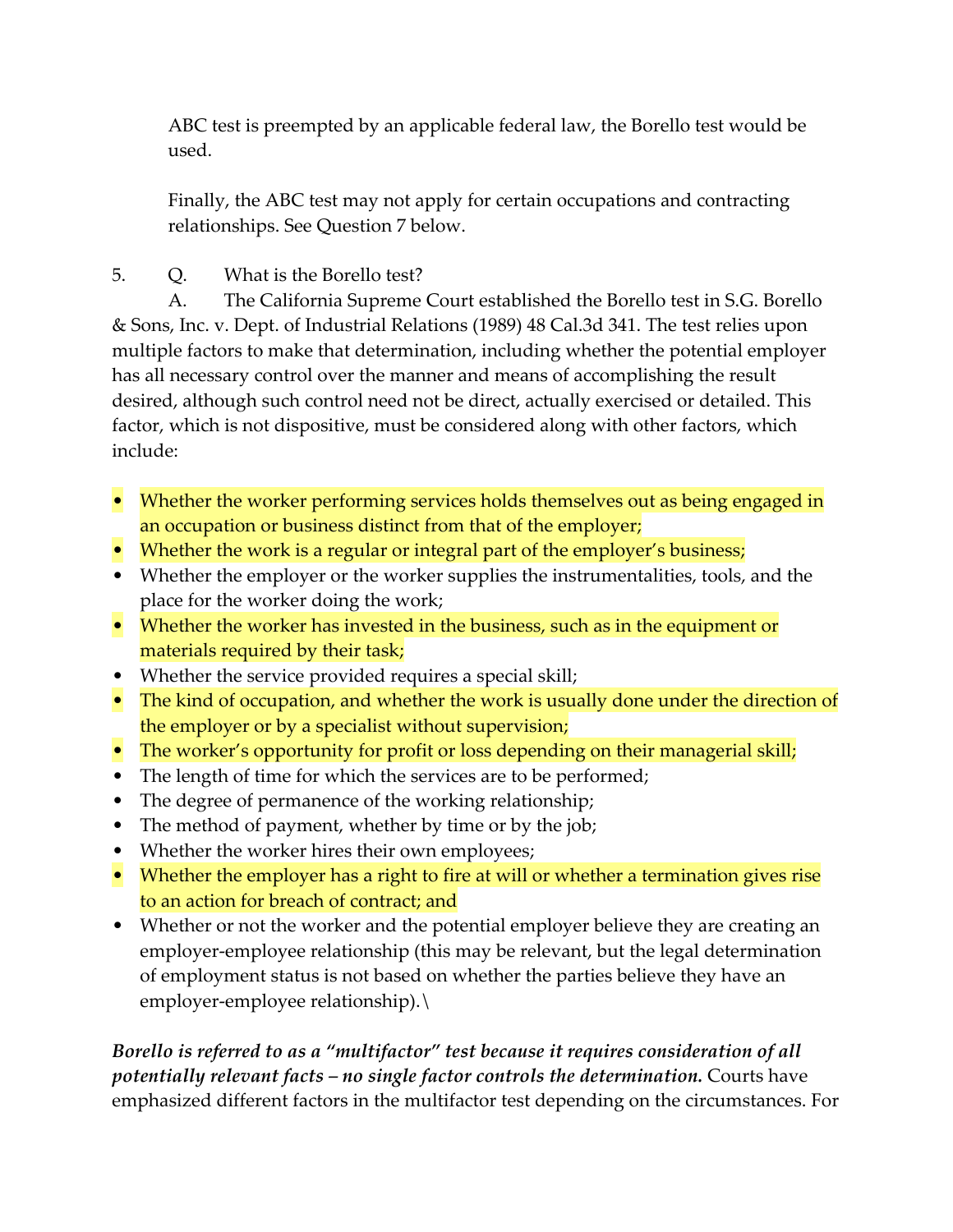example, where the employer does not control the work details, an employer-employee relationship may be found if (1) the employer retains control over the operation as a whole, (2) the worker's duties are an integral part of the operation, and (3) the nature of the work makes detailed control unnecessary. (Yellow Cab Cooperative, Inc. v. Workers' Compensation Appeals Board (1991) 226 Cal.App.3d 1288.)

As the Supreme Court has explained, Borello "emphasizes statutory purpose as the touchstone for deciding whether a particular category of workers should be considered employees rather than independent contractors for purposes of social welfare legislation." (Dynamex, 4 Cal.5th at 935.) The emphasis on statutory purpose "sets apart the Borello test for distinguishing employees from independent contractors from the [common law] standard . . . in which the control of details factor is given considerable weight." (Id.)

6. Q. How does the ABC test compare to the Borello test?

A. Both the Borello test and the ABC test assume that the worker is an employee and *the hiring entity must prove that the worker is an independent contractor.*

However, **the ABC test is designed to make it easier for both businesses and workers to determine in advance whether a worker is an independent contractor or an employee.** In other words, it is aimed at being more predictable than the multifactor approach used under Borello.

Unlike the ABC test  $-$  in which the inability of the hiring entity to demonstrate any part of the three-part test means that the worker is not an independent contractor under the Borello test, no single factor determines whether a worker is an employee or an independent contractor. As described above in Question 5, courts consider all potentially relevant factors on a case-by-case basis in light of the nature of the work, the overall arrangement between the parties and the purpose of the law.

7. Q. Do AB 5 and Labor Code sections 2775 et seq. require use of the ABC test to determine if a worker is an independent contractor for all occupations in California?

A. No. While the ABC test is the applicable test for most workers, for some occupations and industries Labor Code sections 2775 et seq. apply the Borello multifactor test, described above. For some occupations, the Borello test applies without further requirements. However, for other occupations and industries, the Borello test applies instead of the ABC test only after the hiring entity satisfies other requirements first. Finally, for certain real estate licensees and repossession agencies, standards under the California Business and Professions Code will continue to apply.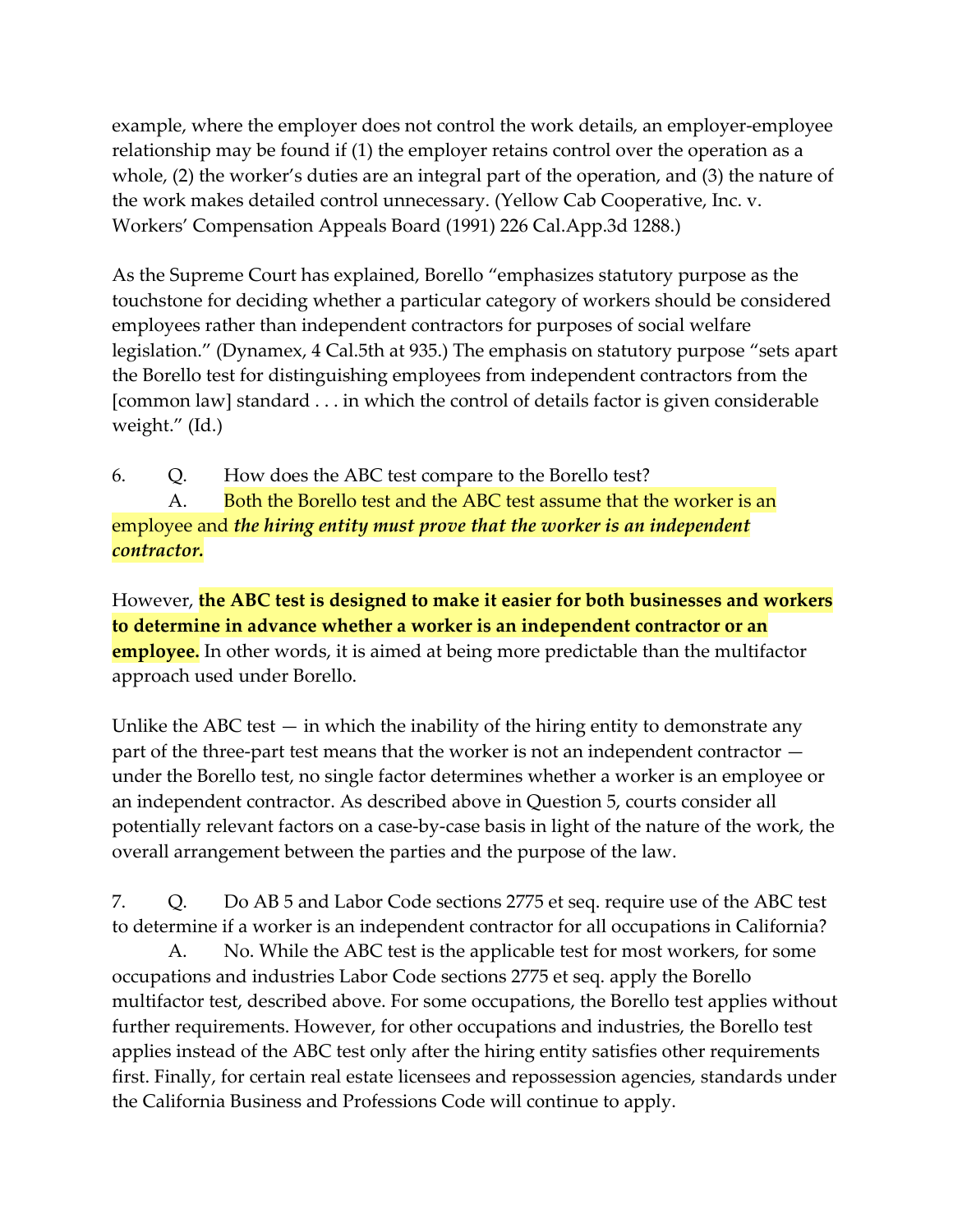## To summarize:

Occupations where the Borello test applies instead of the ABC test under Labor Code sections 2775 et seq.:

- Certain occupations in connection with creating, marketing, promoting, or distributing sound recordings or musical compositions
- Certain licensed insurance agents, brokers, and persons who provide underwriting inspections, premium audits, risk management, or loss control work for the insurance and financial service industries
- Certain licensed physicians, surgeons, dentists, podiatrists, psychologists, or veterinarians
- Certain licensed attorneys, architects, landscape architects, engineers, private investigators and accountants
- Certain registered securities broker-dealers or investment advisers or their agents and representatives
- Certain direct salespersons
- Certain manufactured housing salespersons
- Certain licensed commercial fishers (only through December 31, 2022 unless extended by the Legislature)
- Certain newspaper distributors or carriers (only through December 31, 2021 unless extended by the Legislature)
- Certain persons engaged by an international exchange visitor program
- Certain competition judges
- Certain home inspectors, as defined in Section 7195 of the Business and Professions Code, and subject to the provisions of Chapter 9.3 (commencing with Section 7195) of Division 3 of that code.
- Occupations or contracting relationships where Labor Code sections 2775 et seq. requires that additional requirements must first be met in order to use the Borello test instead of the ABC test:
- Certain professional services contracts for marketing; human resources administration; travel agents; graphic design; grant writers; fine artists; enrolled agents licensed to practice before the IRS; payment processing agents; still photographers / photojournalists; videographers; photo editors to a digital content aggregator; freelance writers, translators, editors, copy editors, illustrators, or newspaper cartoonists; content contributors, advisors, producers, narrators, or cartographers for a journal, book, periodical, evaluation, other publication or educational, academic, or instructional work in any format or media; licensed barbers, cosmetologists, electrologists, estheticians, or manicurists (manicurists only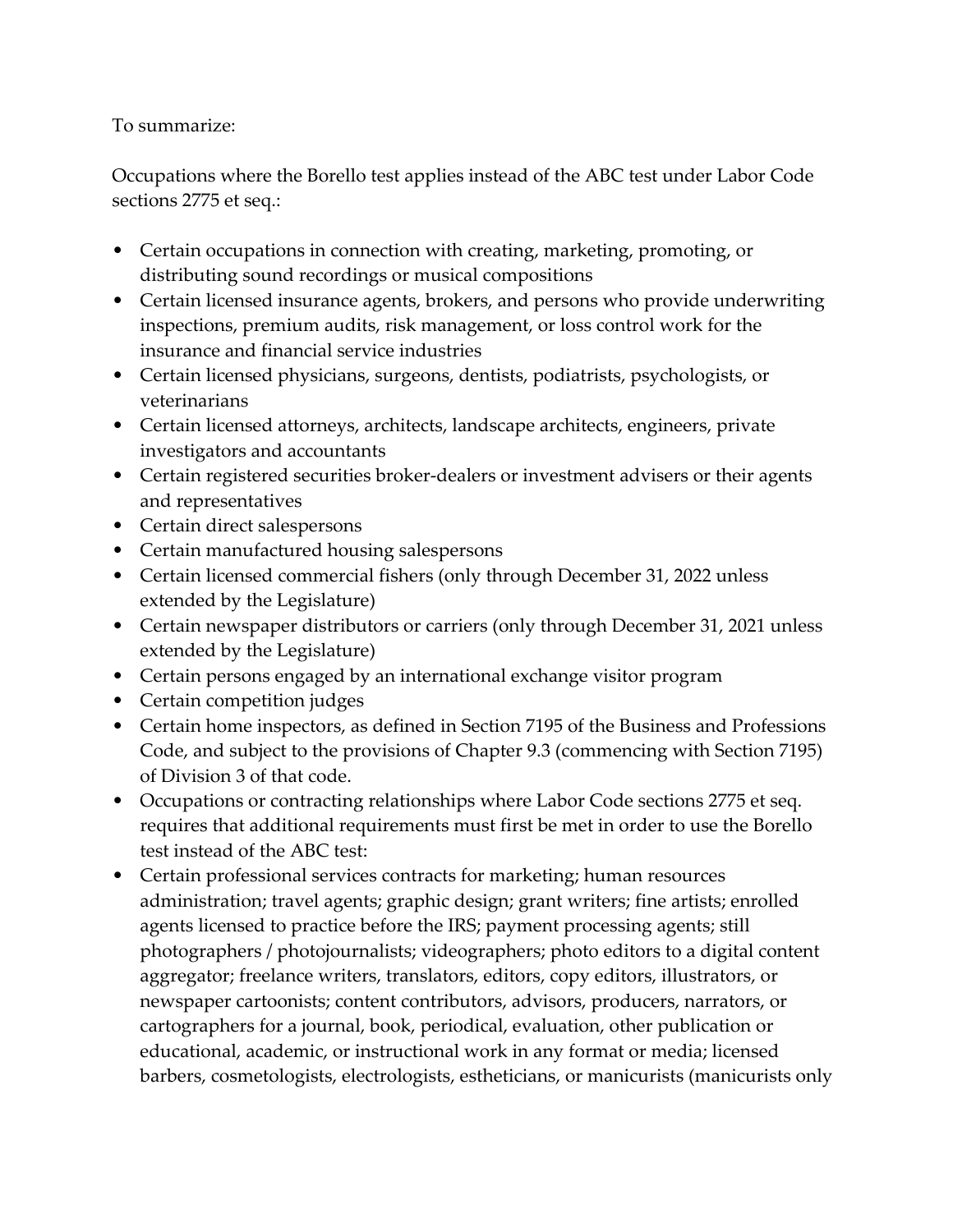through December 31, 2021); specialized performing arts Master Class Instructors, appraisers, registered professional foresters, and data aggregators, as defined.

Borello applies to determine whether the individual is an employee of the hiring entity if initial requirements are met.

- Relationships between two individuals working on a single engagement event, defined as a stand-alone non-recurring event in a single location, or a series of events in the same location no more than once a week. Borello applies if initial requirements are met.
- Certain individuals performing work under a subcontract in the construction industry, including construction trucking (with certain specific conditions applicable to construction trucking only through December 31, 2021). Borello and Labor Code section 2750.5 apply to determine whether the individual is an employee of the contractor if initial requirements are met.
- Certain service providers who are referred to customers through referral agencies to provide services including, but not limited to, graphic design, web design, photography, tutoring, consulting, youth sports coaching, caddying, wedding or event planning, services provided by wedding and event vendors, minor home repair, moving, errands, furniture assembly, animal services, dog walking, dog grooming, picture hanging, pool cleaning, yard cleanup, and interpreting. Borello applies to determine whether the service provider is an employee of the referral agency if initial requirements are met.

**The following services are excluded:** services provided in an industry designated as a high hazard industry, **janitorial**, delivery, courier, transportation, trucking, agricultural labor, retail, logging, in-home care, or construction services other than minor home repair.

Certain individuals performing services pursuant to a third party's contract with a motor club to provide motor club services. Borello applies to determine whether the individual is an employee of the motor club if initial requirements are met.

Certain bona fide business-to-business contracting relationships. Borello applies to determine whether the business providing services is an employee of the business contracting for the services if initial requirements are met.

For two specific industries, special rules under Labor Code section 2778(b) require examination under the Business and Professions Code: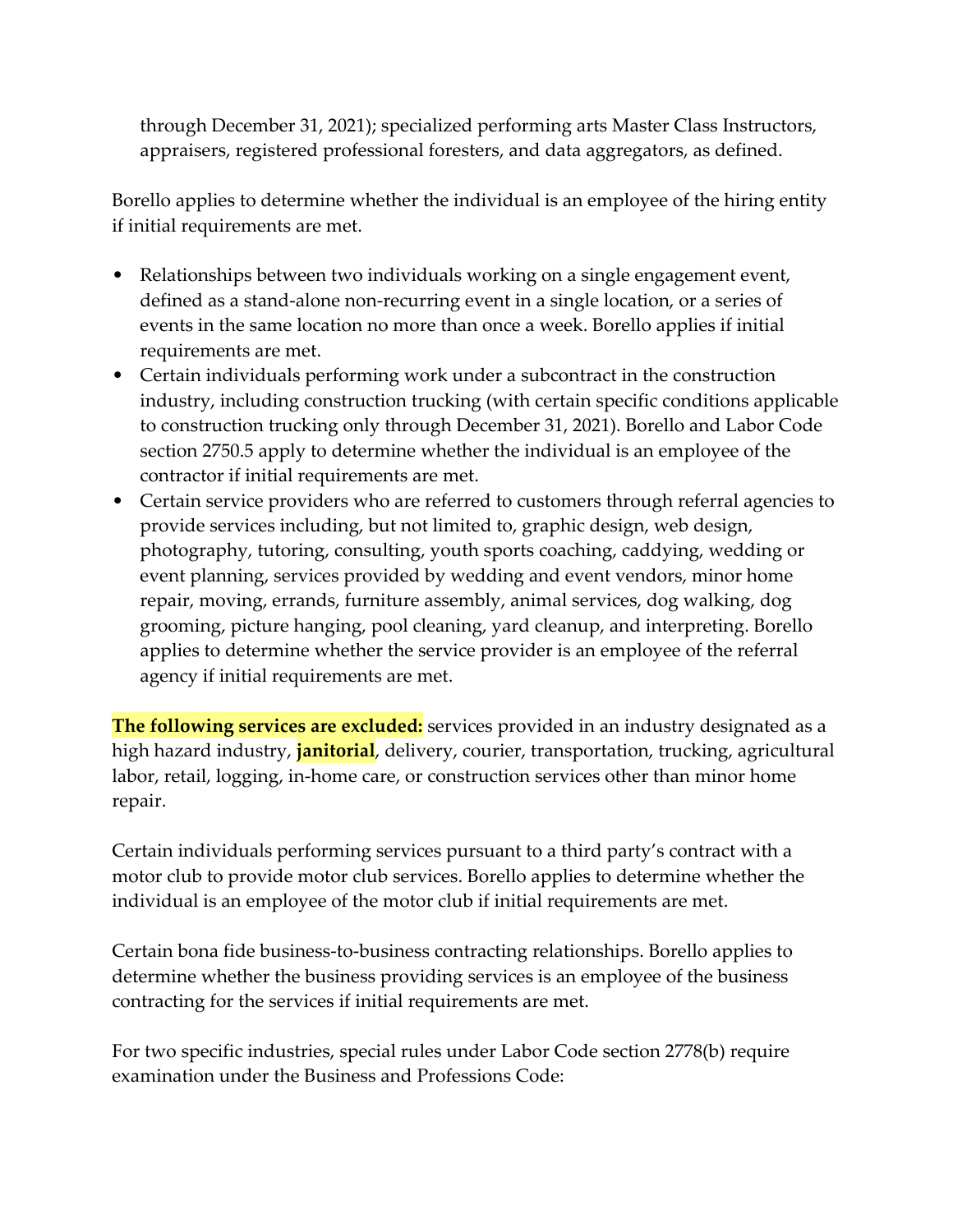- Certain real estate licensees, for whom the test of employee or independent contractor status is governed by section 10032(b) of the Business and Professions Code. (If that section is not applicable, then Borello is the applicable test for purposes of the Labor Code, except ABC will be the applicable test for purposes of workers' compensation as of July 1, 2020.)
- Certain repossession agencies, for which the determination of employee or independent contractor status is governed by Section 7500.2 of the Business and Professions Code.

The exemptions from the ABC test for certain industries, occupations, or contracting relationships may involve some complicated rules and criteria which are not set forth above. Employers and workers should seek independent advice and counsel if they have questions about the applicability of any exemption to their particular case.

8. Q. When do the changes from AB 5 become effective?

A. The law became effective January 1, 2020. However, different timeframes apply depending on the circumstances:

For purposes of IWC wage orders and violations of the Labor Code relating to wage orders: The ABC test was already in effect for these purposes (as explained in a Labor Commissioner's Office Opinion Letter) prior to 2020 due to the Dynamex Supreme Court decision. AB 5 is intended to codify  $-$  meaning write into the Labor Code  $-$  the ABC test from Dynamex, *which has been the law in California since the opinion was issued in 2018.*

Recognizing that the ABC test already applies to certain claims (wage order claims and Labor Code claims relating to wage orders) that pre-date January 1, 2020, section 2785 also provides that the exemptions from the test for certain occupations (see Question 7) apply to these claims. The hiring entity would not be required to use the ABC test with respect to these claims if it establishes that the job or occupation falls within one of the exemptions - including if the claim involves work performed before January 1, 2020.

For purposes of all other Labor Code provisions not relating to IWC wage orders:

**The ABC test must be used for these purposes beginning January 1, 2020** (unless an exemption from the test applies for certain occupations – see Question 7).

For purposes of the Unemployment Insurance Code, including determining eligibility for Unemployment Insurance, Disability Insurance, and Paid Family Leave benefits: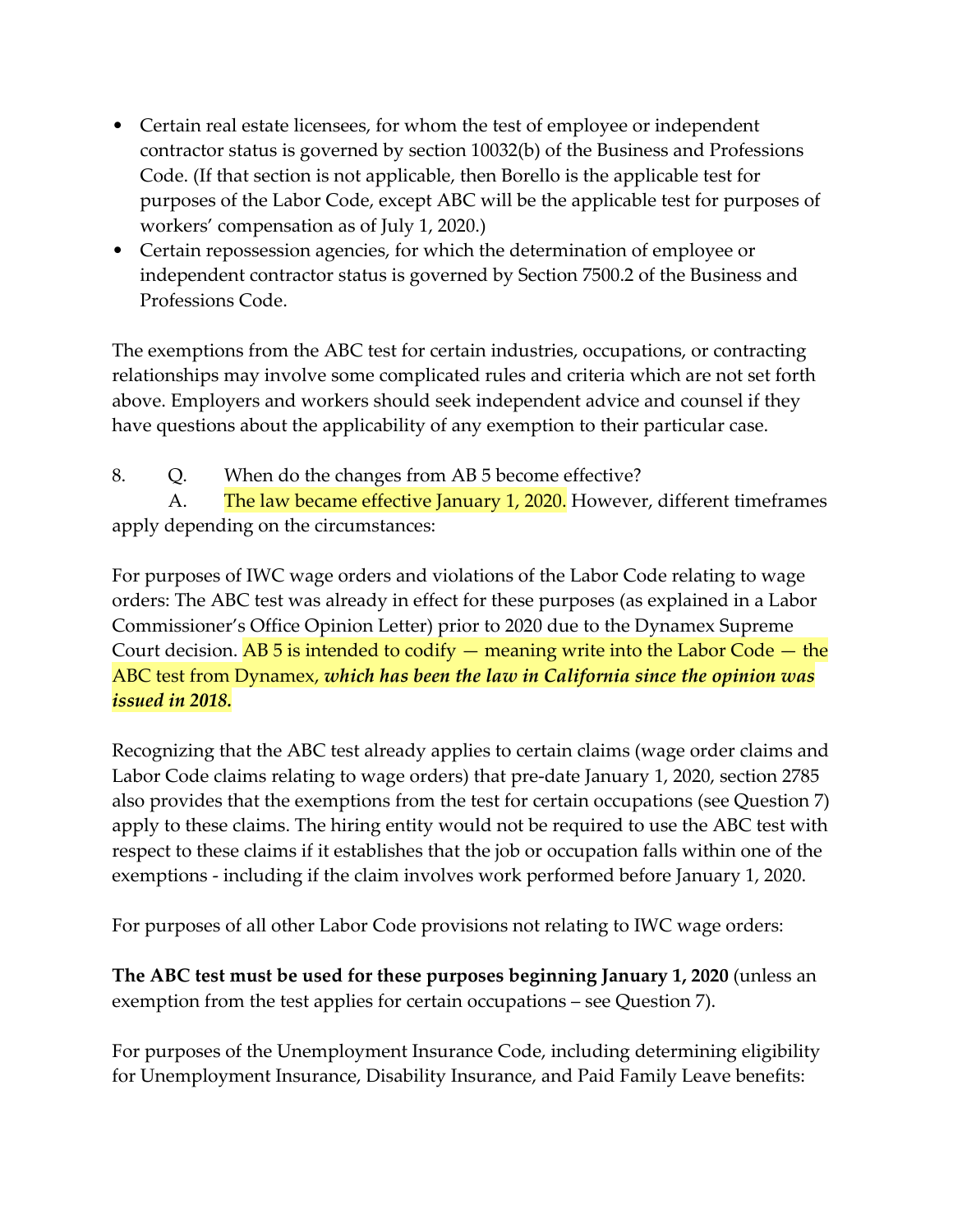The ABC test must be used for purposes of the Unemployment Insurance Code beginning January 1, 2020. This change will affect how the Employment Development Department ("EDD") determines eligibility for Unemployment Insurance, Disability Insurance, or Paid Family Leave benefits, which considers how much a worker earns as an employee during "base periods." In making this determination, the EDD will use the ABC test to determine whether the worker is an employee or an independent contractor for work performed on or after January 1, 2020. (unless an exemption from the test applies for certain occupations — see Question 7).

## **\*\* NOTE: Churches are normally not subject to State Disability Insurance (SDI) or Unemployment Insurance (UI)**

For more information on how the EDD uses base periods to determine eligibility for these benefits, please see How Unemployment Benefits Are Computed (DE 8714AB) or Calculating Disability Insurance Benefit Amounts (for Disability Insurance and Paid Family Leave benefits).

For purposes of Workers' Compensation Insurance: The ABC test must be used for this purpose beginning July 1, 2020. This means that for a worker who experiences a compensable injury on or after this date, the ABC test will apply to determine whether the worker is an employee or independent contractor (unless an exemption from the test applies for certain occupations — see Question 7).

9. Q. Does AB 5 mean that workers will automatically be reclassified as employees instead of independent contractors?

A. **No. Labor Code section 2775** *starts with an assumption that all workers are employees*, and provides the test that a hiring entity would have to satisfy to prove that the workers are independent contractors. Employers may wish to evaluate their working arrangements and ensure they are appropriately classifying their workers as required under the law, and workers may file a claim if they believe they have been misclassified (see Question 15).

10. Q. If a hiring entity has a worker sign an agreement stating that the worker is an independent contractor, does not make payroll deductions or withholdings for taxes or Social Security for the worker, and at the end of the year provides the worker with an IRS Form 1099 rather than a W-2, does this mean the worker is an independent contractor?

A. No. Being labeled an independent contractor, being required to sign an agreement stating that one is an independent contractor, or being paid as an independent contractor (that is, without payroll deductions and with income reported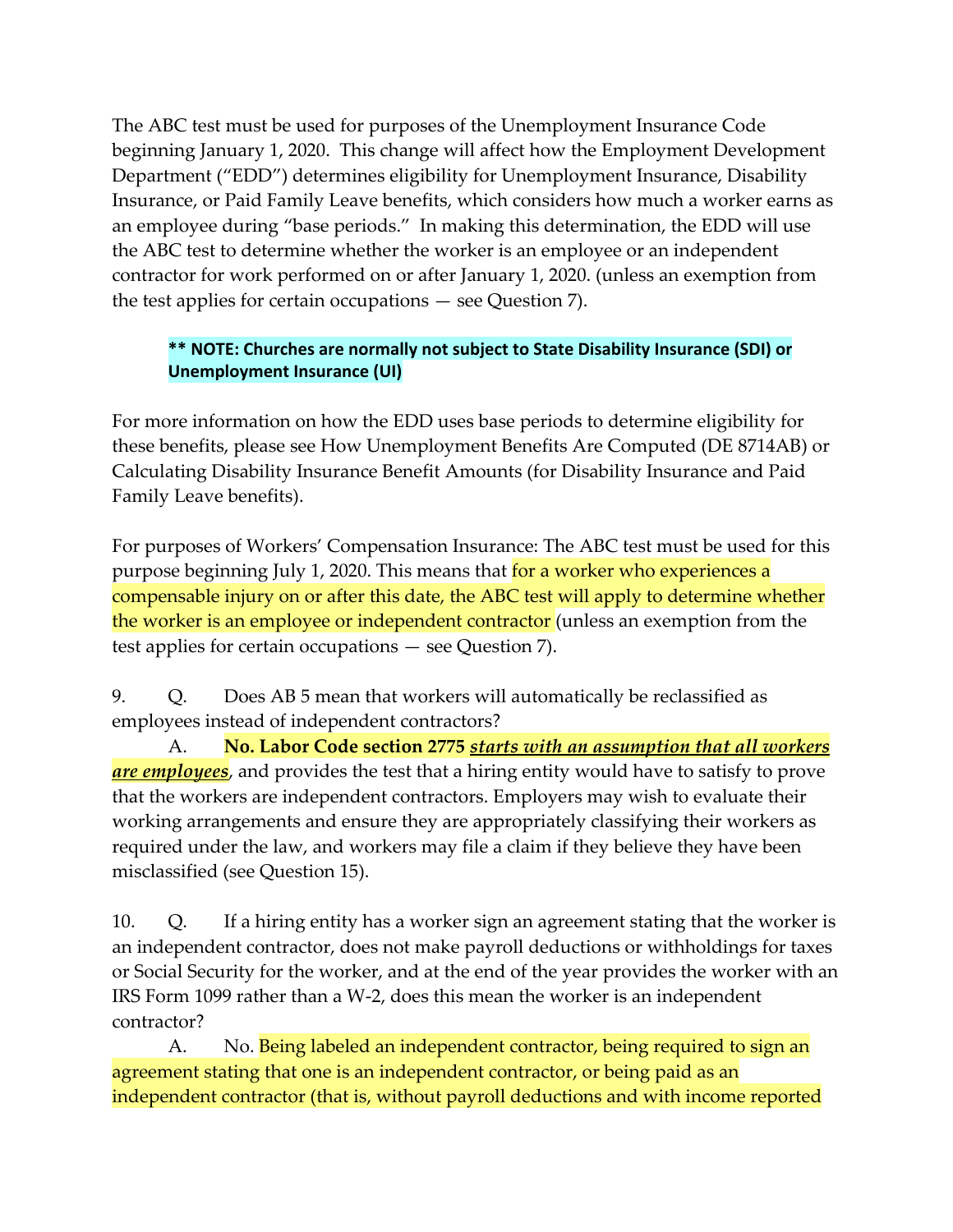by an IRS Form 1099 rather than a W-2), is not what determines employment status. The ABC test – or where appropriate, the Borello test or other standard under Labor Code sections 2775 et seq. (see Questions 2, 5, and 7 above)  $-$  are used to determine employment status. **An employer cannot change a person's status from that of an employee to one of an independent contractor by requiring a written agreement to that effect or by giving them an IRS Form 1099 instead of a W-2.**

11. Q. Are there penalties for misclassifying workers as independent contractors? A. Yes. In addition to penalties that may be assessed for wage violations associated with a worker being misclassified as an independent contractor, there are civil penalties for willful misclassification. Under Labor Code section 226.8, which prohibits the willful misclassification of individuals as independent contractors, **there are civil penalties of between \$5,000 and \$25,000 per violation.** Willful misclassification is defined as voluntarily and knowingly misclassifying an employee as an independent contractor.

12. Q. What difference does it make if a worker is an employee rather than an independent contractor?

A. California's wage and hour laws (e.g., minimum wage, overtime, meal periods and rest breaks, etc.), workplace safety laws, and retaliation laws protect employees, but not independent contractors. Additionally, employees can go to state agencies such as the Labor Commissioner's Office to seek enforcement of these laws, whereas independent contractors must resolve their disputes or enforce their rights under their contracts through other means.

13. Q. Do AB 5 and Labor Code sections 2775 et seq apply to public entities? A. Yes. However, many provisions of the Labor Code and most sections of the IWC Wage Orders do not apply to public employees. (See, e.g., Johnson v. Arvin-Edison Water Storage District (2009) 174 Cal.App.4th 729.) AB 5 does not change that.

14. Q. Do AB 5 and Labor Code sections 2775 et seq. apply to volunteers and interns?

A. No. AB 5 and the ABC test apply to the question whether someone is an employee or an independent contractor. There are separate standards that apply to the question whether someone is an employee rather than a volunteer or intern. (Please see the Division of Labor Standards Enforcement Policy and Interpretations Manual and Opinion Letters for more information.)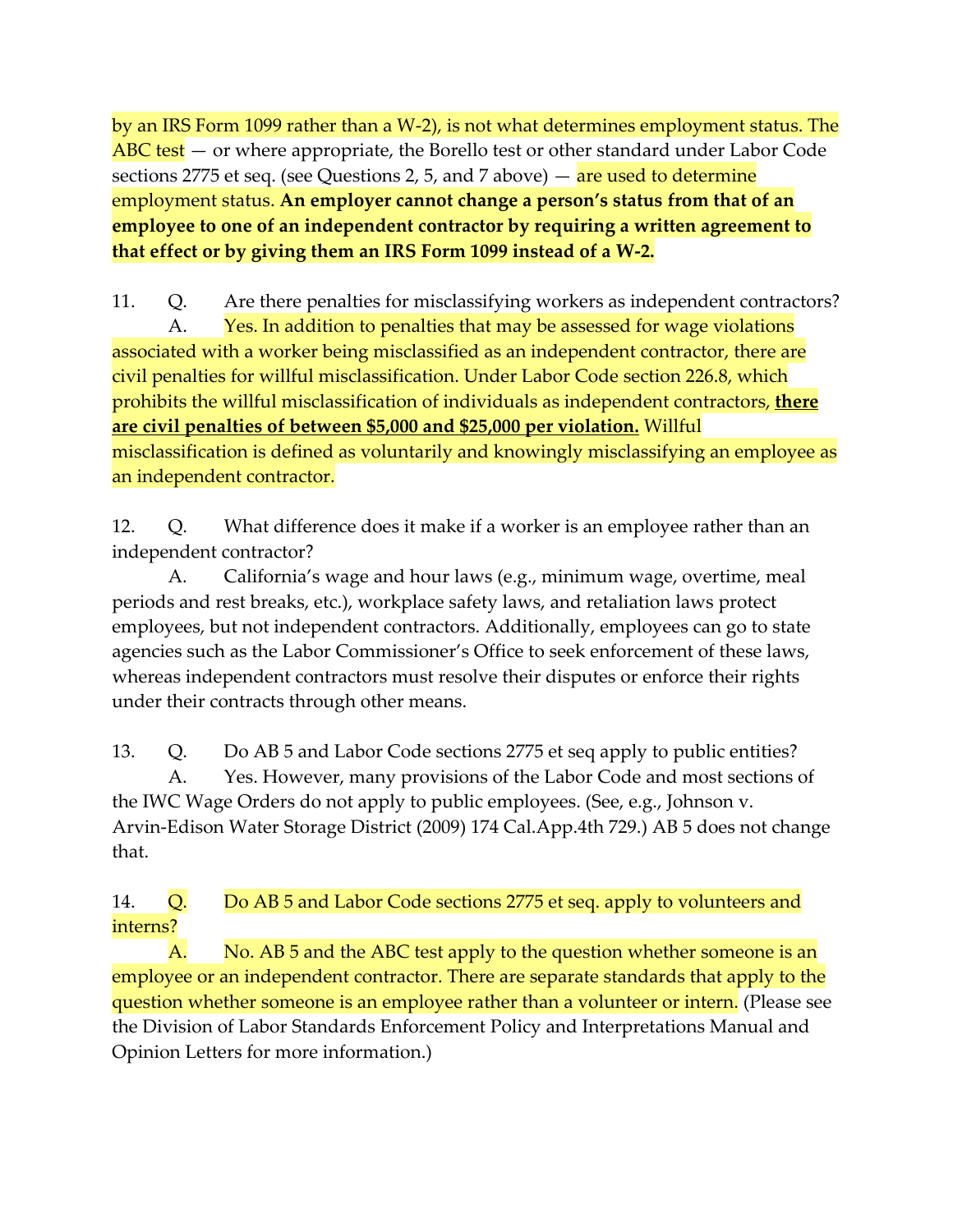**\*\* NOTE: A "volunteer" is a worker to provides services to an organization without compensation and who has "no expectation of receiving compensation" in any form. In other words, you cannot call a worker a "volunteer" and give that person "money equivalents" (prepaid debit cards, shopping cards, etc.) in exchange for his/her labor instead of actual cash.**

15. Q. What should workers do if their employer keeps them under independent contractor status when they think they should be considered an employee?

A. A worker can file one or more of the following:

- A wage claim with the Labor Commissioner's Office
- A Report of Labor Law Violation with the Labor Commissioner's Office for widespread violations affecting a group of workers
- A lawsuit in court

16. Q. Are there protections if a worker is retaliated against because the worker complains about being misclassified and losing out on employee rights like being paid overtime?

A. Yes. Workers who face discrimination or retaliation in any manner whatsoever — for example, if the employer fires a worker because they complain about being classified as an independent contractor or not being paid overtime, or because the worker filed a claim or told the employer that they intend to file a claim with the Labor Commissioner — can file a discrimination/retaliation complaint with the Labor Commissioner's Office. However, it is important to note that the Labor Commissioner does not have jurisdiction over most workers who are in fact independent contractors. The worker can also file a lawsuit in court against the employer instead of filing a complaint first with the Labor Commissioner's Office.

17. Q. Is there a grace period for employers to get into compliance with their payroll tax obligations after the effective date of AB 5?

A. No. Employers must pay any payroll taxes that are due based on the employees they have as of January 1, 2020. If employers are not yet registered with EDD as an employing unit, they are encouraged to register and begin filing and paying their taxes (based on established due dates per calendar quarter) utilizing EDD's online e-Services for Business.

18. Q. How are employment status determinations made by EDD for purposes of Unemployment Insurance or State Disability Insurance benefits?

A. EDD may make employment determinations through an employment tax audit or through determining a claim for Unemployment Insurance (UI) or State